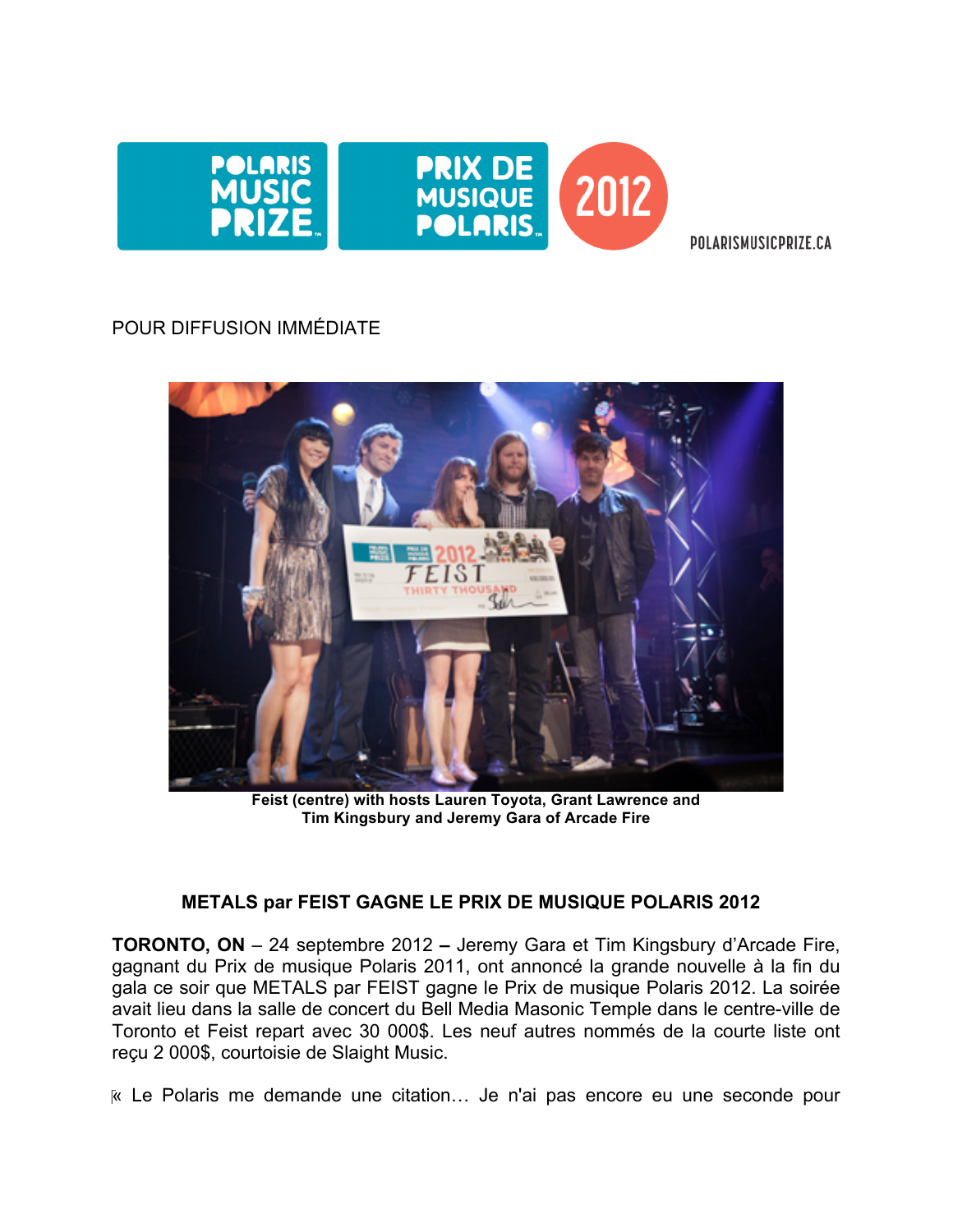penser à la façon d'aborder tout ceci, mais je tiens à vous remercier, vous qui avez vraiment écouté mon album », a dit Feist. « Je suis sincèrement reconnaissante, d'une auditrice solitaire à un autre. Honnêtement, merci. »

Feist a été nommée quatre fois aux prix Grammy et est récipiendaire de huit prix Juno, incluant celui de l'artiste de l'année 2012. Nommée deux fois sur la courte liste du Prix de musique Polaris, Feist a eu la chance d'apprendre aux marionnettes de Sesame Street à compter. En janvier 2011, ses collaborateurs de longue date Chilly Gonzales et Mocky sont débarqués à Toronto pour faire les arrangements des 12 pièces qui composent son quatrième album, Metals. Les chansons passent de faibles grondements et des ambiences étranges à des moments brutaux et intenses, comme si la conjoncture sonore suivait un brouillard qui se transforme en pluie et en tonnerre. Ultimement, l'esthétique de Metals célèbre la patience, l'état sauvage et la beauté naturelle.

La soirée a été ponctuée de prestations de Feist (*Caught A Long Wind*, *The Bad in Each Other*), et des nommés de la courte liste Cadence Weapon (*Cheval, Conditioning, Hope in Dirt City*), Cold Specks (*Elephant Head*, *Send Your Youth*), Kathleen Edwards (*A Soft Place to Land*), Fucked Up (*Queen of Hearts*, *The Other Shoe*), Grimes (*Symphonia IX (my wait is u), Genesis*) et YAMANTAKA // SONIC TITAN (*Reverse Crystal*, *Hoshi Neko*). Handsome Furs a également assisté au gala. L'événement a été diffusé en direct sur la web télé de MuchMusic.com et exclusivement sur les ondes de SiriusXM (chaînes Sirius 151 et 152, chaîne XM 151) et de CBC Radio 3. De plus, la chaîne télévisée de MuchMusic diffusera les moments forts du gala le 29 septembre à 22h ET.

Le gala a été animé par Grant Lawrence de CBC Radio3 et Lauren Toyota de MuchMusic.

Le grand gagnant a été choisi par le grand jury 2012, composé de Gregory Adams (Georgia Straight), Michael Barclay (Maclean's, Radio Free Canuckistan), Chris Bilton (The Grid), Ryan Bresee (CKCU 93.1fm), Lisa Christiansen (CBC Radio 1), Shawn Conner (The Snipe News), Melissa Hetu (TFO), Kevin Laforest (Pigiste, ex-Hour), Ryan B. Patrick (Pigiste), Tabassum Siddiqui (Pigiste) et Nicole Villeneuve (AUX TV).

James Keast, qui a supervisé le grand jury - « Je suis vraiment impressionné par l'attention particulière que le grand jury a accordée à la courte liste cette année. Ce fut un choix très difficile, compte tenu du talent exceptionnel de chacun des artistes nommés en 2012. »

La courte liste du Prix de musique Polaris: Cadence Weapon – Hope In Dirt City Cold Specks – I Predict A Graceful Expulsion Drake – Take Care Kathleen Edwards – Voyageur Feist – Metals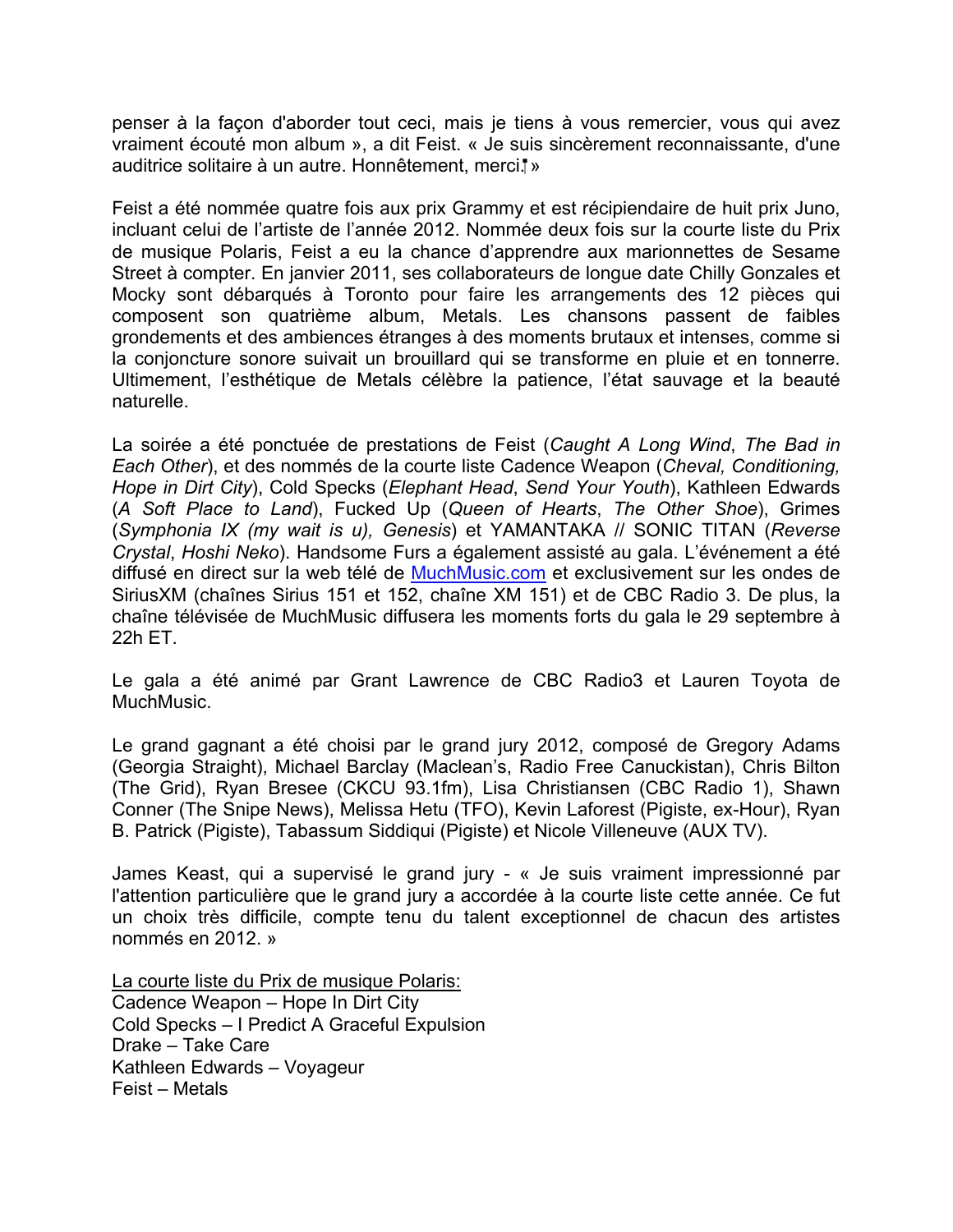Fucked Up – David Comes To Life Grimes – Visions Handsome Furs – Sound Kapital Japandroids – Celebration Rock YAMANTAKA // SONIC TITAN – YT//ST

Pour des images du gala de ce soir, visitez : polarismusicprize.ca/media username: media / password: m3d1a

## **À propos du Prix de musique Polaris**

Le Prix de musique Polaris est une organisation à but non lucratif qui honore, célèbre et récompense annuellement la créativité et la diversité de la production musicale canadienne, en soulignant et en offrant une visibilité accrue aux albums qui répondent aux plus hauts standards d'intégrité artistique, sans considération pour le genre musical, l'affiliation professionnelle ou l'historique des ventes, tel que déterminé par un jury de critiques musicaux sélectionnés. www.polarismusicprize.ca

-30-

Media Contact:

**Polaris Music Prize media: Joanne Setterington Indoor Recess (416) 884-4119 joanne@indoorrecess.com**

**Polaris Music Prize media (Quebec): Magali Ould (514) 994-6295 magali@polarismusicprize.ca**

FOR IMMEDIATE RELEASE

### **METALS by FEIST TAKES HOME 2012 POLARIS MUSIC PRIZE**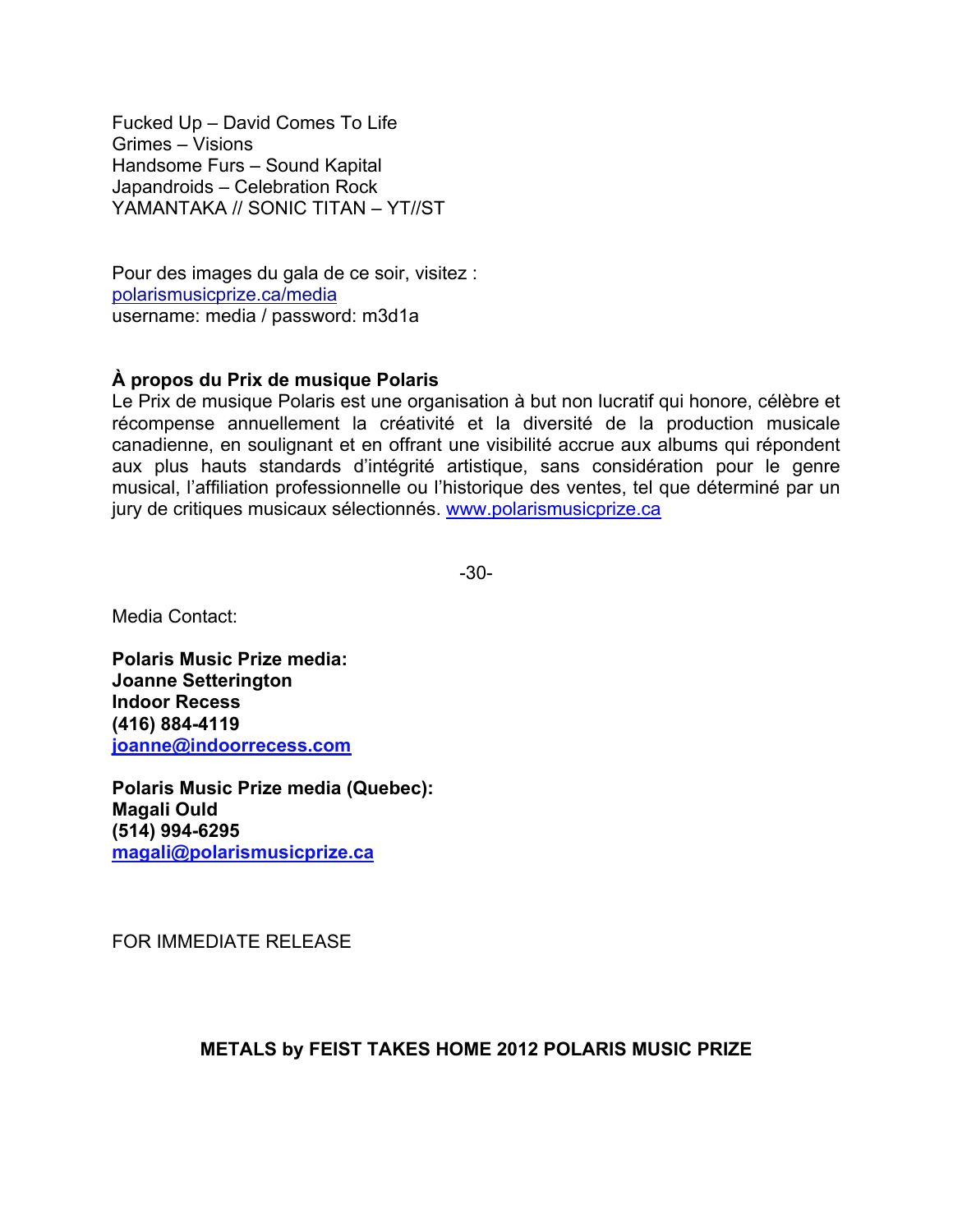**TORONTO, ON** – September 24, 2012 **–** 2011 Polaris Prize winners Jeremy Gara and Tim Kingsbury of Arcade Fire made the announcement at the conclusion of this evening's Gala, that METALS by FEIST was the winner of the 2012 Polaris Music Prize. Held at the Concert Hall Studios at Bell Media's Masonic Temple in downtown Toronto, Feist will take home \$30,000.00. The other nine short list nominees were awarded \$2000.00 by Slaight Music.

"Polaris is asking me for a quote.... I haven't had a second to consider how to talk about this yet, but what I want to say is thank you to the people who really listened to my record," said Feist. "I'm genuinely grateful from one solitary listener to another. Honestly, thanks."

Feist is a four time Grammy nominated artist with eight Juno wins including 2012's Artist of the Year, a two time Polaris Music Prize Shortlist nomination and has earned the chance to teach the muppets to count on Sesame Street. In January 2011, her longtime collaborators Chilly Gonzales and Mocky arrived in Toronto to arrange 12 songs that would become her fourth studio album, Metals. The songs range from low rumbling and moody ambiences to brutal and intense, as if it sonically maps the fog rolling in and the resulting cracking of thunder. Ultimately, Metals' aesthetic has a deliberate patience, elemental wildness and natural beauty.

The evening included performances by Feist (*Caught A Long Wind*, *The Bad In Each Other*) and Short List nominees Cadence Weapon (*Cheval, Conditioning, Hope in Dirt City*), Cold Specks (*Elephant Head*, *Send Your Youth*), Kathleen Edwards (*A Soft Place to Land*), Fucked Up (*Queen of Hearts*, *The Other Shoe*), Grimes (*Symphonia IX (my wait is u), Genesis*) and YAMANTAKA // SONIC TITAN (*Reverse Crystal*, *Hoshi Neko*). Handsome Furs were also in attendance. The event was streamed live on Muchmusic.com and broadcasted live on SiriusXM radio (Sirius channels 151 and 152; XM channel 151) and CBC Radio 3. Highlights from the gala will air in a one-hour special, exclusively on MuchMusic, on Saturday, September 29 at 10pm ET.

The gala was hosted by CBC Radio 3's Grant Lawrence and MuchMusic's Lauren Toyota.

This winner was decided by the 2012 Grand Jury which included Gregory Adams (Georgia Straight), Michael Barclay (Maclean's, Radio Free Canuckistan), Chris Bilton (The Grid), Ryan Bresee (CKCU 93.1fm), Lisa Christiansen (CBC Radio 1), Shawn Conner (The Snipe News), Melissa Hetu (TFO), Kevin Laforest (Freelance, ex-Hour), Ryan B. Patrick (Freelance), Tabassum Siddiqui (Freelance) and Nicole Villeneuve (AUX TV).

James Keast, who oversaw the Grand Jury, had this to say "I'm very impressed with the thoughtful consideration given to the Short List nominees by the Grand Jury this year. It was a very difficult choice, since it's such an incredible talent poll among this year's artists."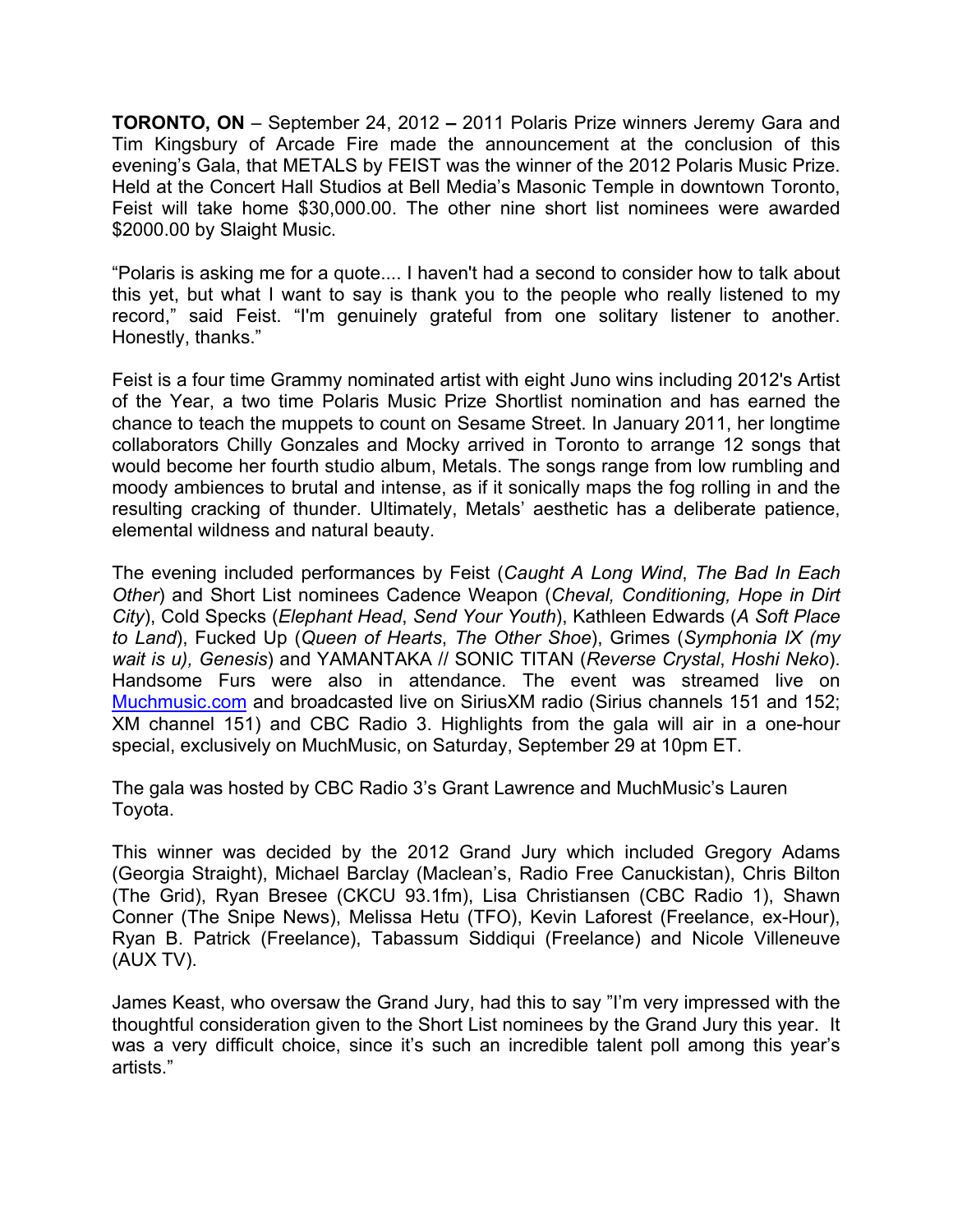The 2012 Polaris Music Prize Short List Cadence Weapon – Hope In Dirt City Cold Specks – I Predict A Graceful Expulsion Drake – Take Care Kathleen Edwards – Voyageur Feist – Metals Fucked Up – David Comes To Life Grimes – Visions Handsome Furs – Sound Kapital Japandroids – Celebration Rock YAMANTAKA // SONIC TITAN – YT//ST

For hi res images from tonight's gala please visit: polarismusicprize.ca/media username: media / password: m3d1a

### **About the Polaris Music Prize**

The Polaris Music Prize is a not-for-profit organization that annually honours, celebrates and rewards creativity and diversity in Canadian recorded music by recognizing, then marketing the albums of the highest artistic integrity, without regard to musical genre, professional affiliation, or sales history, as judged by a panel of selected music critics. www.polarismusicprize.ca

-30-

Media Contact:

**Polaris Music Prize media: Joanne Setterington Indoor Recess (416) 884-4119 joanne@indoorrecess.com**

**Polaris Music Prize media (Quebec): Magali Ould (514) 994-6295 magali@polarismusicprize.ca**